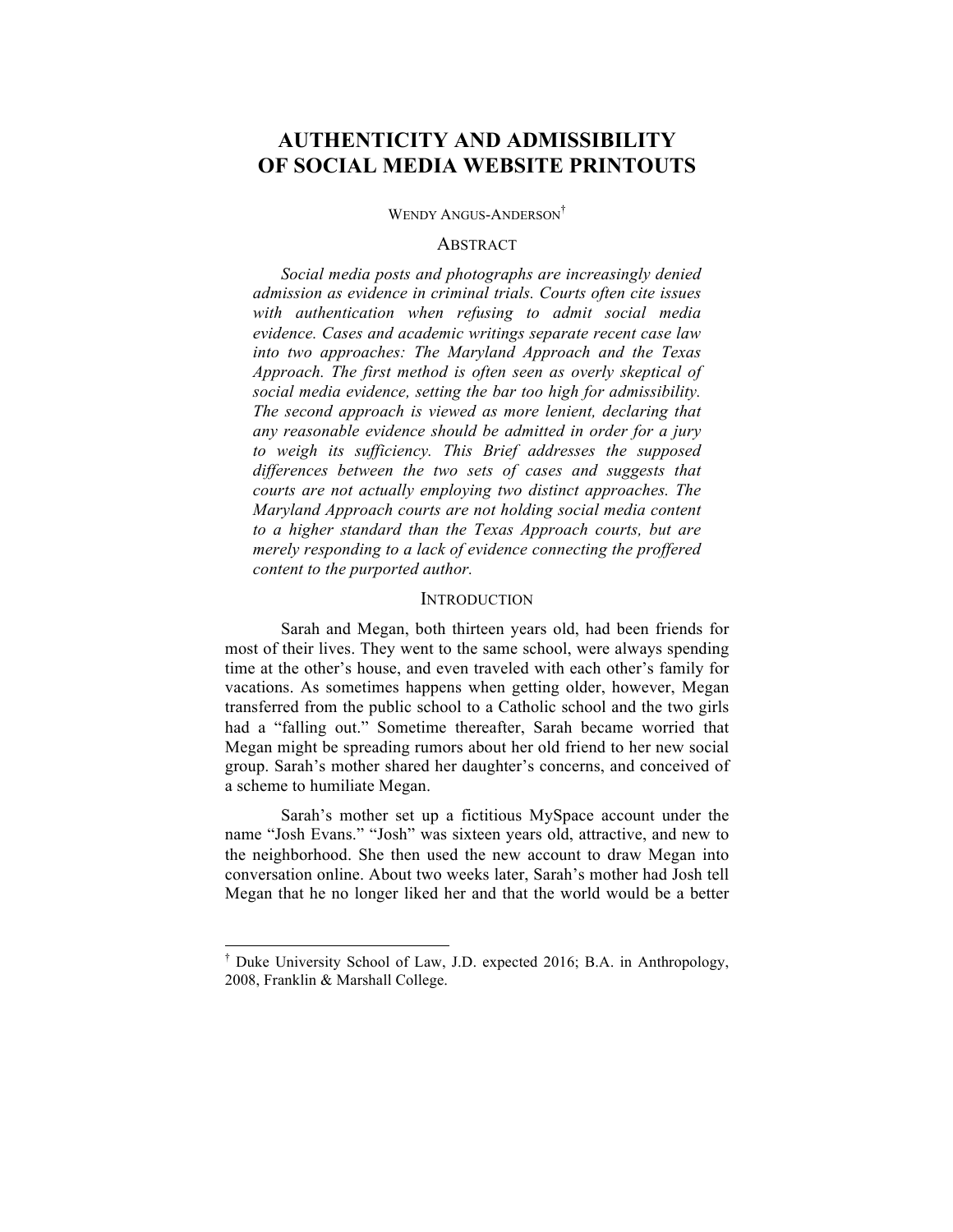place without Megan in it. Distraught, the thirteen-year-old hung herself in her bedroom closet that night.<sup>1</sup>

The circumstances leading to Megan's death demonstrate the relative ease with which anyone can create a fictional persona online, sometimes with horrific consequences. In the world of social media, it is particularly easy for users to create fake accounts, access and manipulate another's account, and then change or delete the material at a later date. The electronic nature of social media evidence presents many new legal challenges, leaving case law regarding this type of evidence murky at best. The requirement of authentication is therefore especially vital for social media evidence to ensure that the offered material is what it appears to be. The proponent should not only offer evidence that the printout accurately reflects the online webpage, but also that it was created by the purported author. Only then can the evidence be properly presented to a jury.

## I. THE PREVALENCE OF SOCIAL MEDIA

Social media is defined as "forms of electronic communications . . . through which users create online communities to share information, ideas, personal messages, and other content."<sup>2</sup> Social media sites are "sophisticated tools of communication where the user voluntarily provides information that the user wants to share with others."<sup>3</sup> These web-based applications allow users to create a personal profile, often containing a photograph of the user along with name, location, and the ability to "post" statements for others to view.<sup>4</sup> Social network sites range from social communities such as Facebook and MySpace to the professional network LinkedIn.<sup>5</sup>

The popularity of social media sites cannot be overstated. As one District Judge and legal scholar wrote: "Social media is ubiquitous, and it

 <sup>1</sup> All background information comes from *United States v. Drew*, 259 F.R.D. 449 (C.D. Cal. 2009).

<sup>2</sup> *Social Media,* MERRIAM-WEBSTER.COM, http://www.merriamwebster.com/

dictionary/social%20media (last visited Sept. 24, 2015).<br><sup>3</sup> Indep. Newspapers, Inc. v. Brodie, 966 A.2d 432, 437 n.3 (Md. 2009).<br><sup>4</sup> Parker v. State, 85 A.3d 682, 685 (Del. 2014).

<sup>5</sup> U.S. JUD. CONF. COMM. ON CODES OF CONDUCT, RESOURCE PACKET FOR DEVELOPING GUIDELINES ON USE OF SOCIAL MEDIA BY JUDICIAL EMPLOYEES 9 (2010), http://www.uscourts.gov/uscourts/RulesAndPolicies/ conduct/SocialMediaLayout.pdf.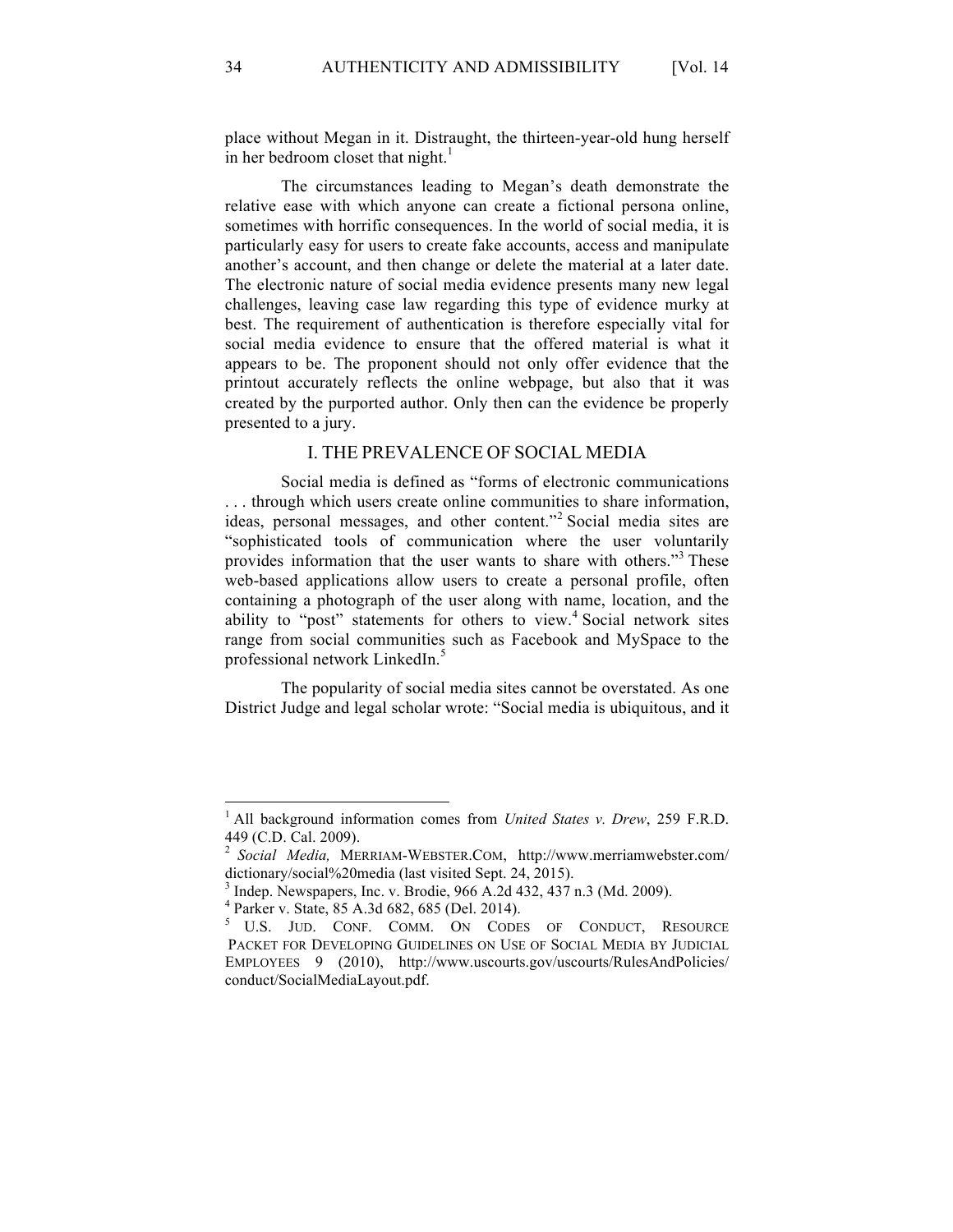is here to stay."<sup>6</sup> At the beginning of 2014, eighty-nine percent of 18-29 year olds with Internet access used social networking sites.<sup>7</sup> Facebook boasts 1.35 billion monthly active users as of September 30, 2014.<sup>8</sup> This equates to one out of every 5.5 people in the world.<sup>9</sup> The influential website has become a constant in many users' lives, with sixty-three percent of users reportedly accessing the site at least once a day.<sup>10</sup>

Given the great prevalence of social media today, it is not surprising that online content has made its way into courtrooms. After creating a profile, users will frequently post items such as text, pictures, or videos to their profile page. Often, these posts include relevant evidence for a trial.<sup>11</sup> Social media is offered in trials to show, among other things, a party's state of mind, intent, or motives.<sup>12</sup> Parties may wish to submit social media as evidence of communication between users, inculpatory or exculpatory photographs, or even party admissions.<sup>13</sup> Attorneys and judges are dealing with social media evidence more and more as the Internet and technology continue to advance.

### II. DETERMINING AUTHENTICITY OF EVIDENCE IN GENERAL

Under the Federal Rules of Evidence, "[R]elevant evidence is admissible" unless otherwise provided and "[i]rrelevant evidence is not admissible."<sup>14</sup> This seemingly straightforward rule is complicated by subsequent limitations on what qualifies as "relevant." At the most basic level, a party who wishes to admit evidence must first ask, "Does this evidence have 'any tendency to make a fact more or less probable than it would be without the evidence?"<sup>15</sup> If she can answer affirmatively, then that evidence has passed the first hurdle of relevance.

 <sup>6</sup> Paul W. Grimm, Lisa Yurwit Bergstrom & Melissa M. O'Toole-Loureiro, *Authentication of Social Media Evidence*, 36 AM. J. TRIAL ADVOC. 433, 437  $(2013).$ 

PEW RESEARCH INTERNET PROJECT, SOCIAL MEDIA UPDATE 2013 (Dec. 30, 2013), http://www.pewinternet.org/2013/12/30/social-media-update-2013/#.<br><sup>8</sup> FACEBOOK NEWSROOM, http://newsroom.fb.com/company-info/ (last visited

Nov. 8, 2014).

<sup>9</sup> *See* U.S. Census Bureau, *U.S. and World Population Clock*, CENSUS.GOV http://www.census.gov/popclock/ (last visited Nov. 10, 2014) (listing world population of 7.21 billion people).<br><sup>10</sup> PEW RESEARCH INTERNET PROJECT, *supra* note 7.

<sup>&</sup>lt;sup>11</sup> Parker v. State, 85 A.3d 682, 685 (Del. 2014).<br><sup>12</sup> Grimm, *supra* note 6, at 438.<br><sup>13</sup> *Id.* <sup>14</sup> FED. R. EVID. 402. <sup>15</sup> FED. R. EVID. 401(a).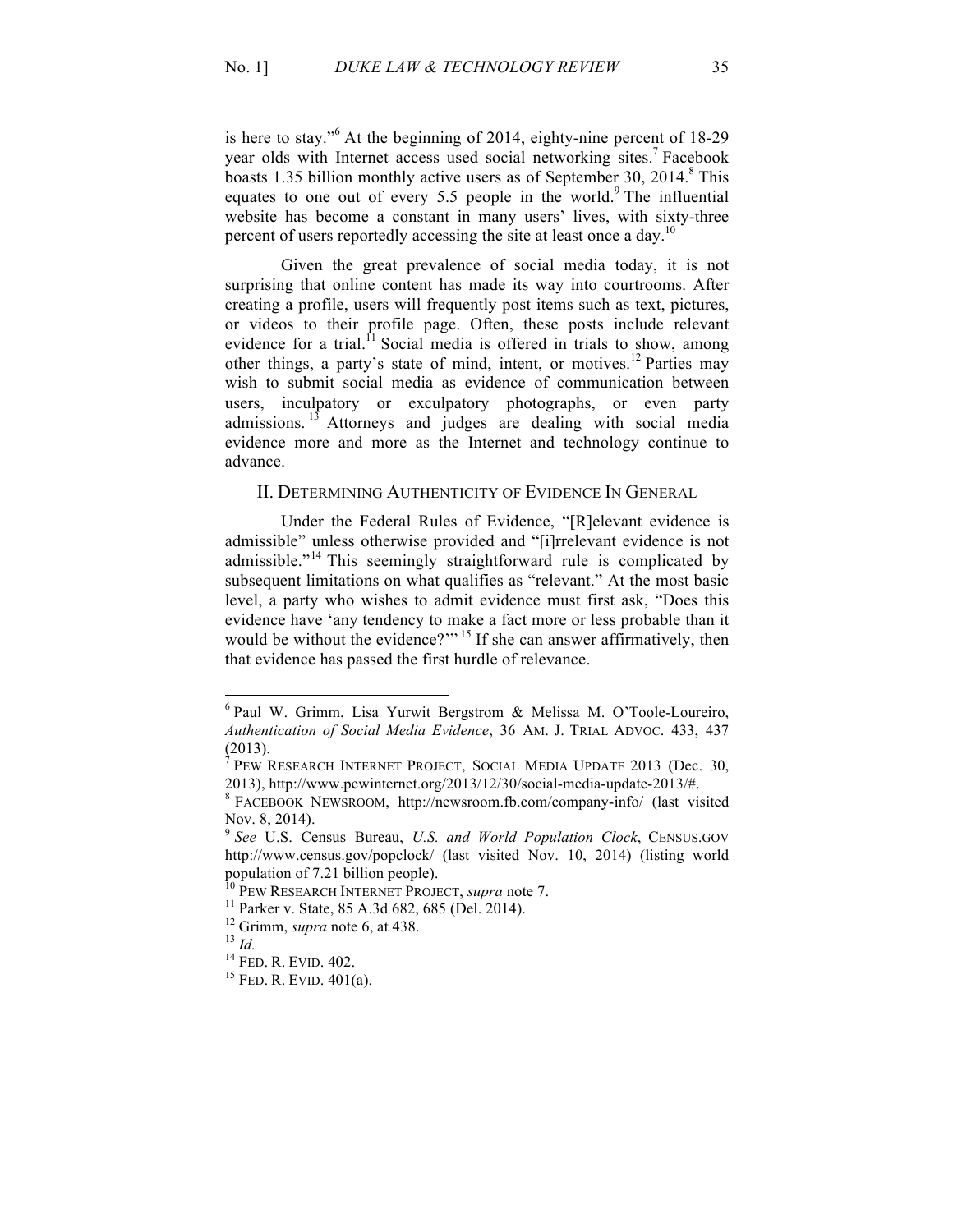Any tangible or demonstrative exhibits must then be authenticated in order to be relevant.<sup>16</sup> The proponent offering the piece of writing must produce evidence "sufficient to support a finding that the item is what the proponent claims it is."<sup>17</sup> For an exhibit such as a social media post, this would typically involve demonstrating that the writing has a connection to a specific person, through authorship or some other relation.<sup>18</sup>

It is easy to appreciate the importance of authentication when considering a document such as a letter. Suppose an attorney offers a letter at trial which she claims was written by the defendant. She declares that the letter perfectly demonstrates the defendant's state of mind at the time he wrote it. This would be very persuasive to the jury. The attorney's assertion can only be true, however, if the defendant actually did author the letter. If another person wrote it, then the jury has learned nothing new about the defendant's state of mind, and the letter is irrelevant. Authentication ensures that before the jury hears any evidence, the proponent has connected it to the trial in a way that ensures the evidence is actually what she claims it to be.

In Rule 901, the Federal Rules of Evidence offer multiple ways in which proponents can authenticate a particular item. The simplest technique is providing testimony from a witness who has knowledge that the evidence is what it claims to be. <sup>19</sup> Another method involves pointing to distinctive characteristics of the evidence that can authenticate the item.<sup>20</sup> For example, an email may state facts that only one person could know, or use a language pattern known to match a particular person.<sup>21</sup> The proponent may also demonstrate that the evidence was created by a process or system which produces accurate results.  $^{22}$  Thus, an X-ray machine is assumed to create an authentic portrayal of the bones it has scanned.<sup>23</sup> These examples are not an exclusive list of authentication methods.<sup>24</sup> An attorney may use any number of methods to fulfill the authentication requirement.

<sup>&</sup>lt;sup>16</sup> MCCORMICK ON EVIDENCE § 221 (Kenneth S. Broun et al. eds., 7th ed. 2014).<br><sup>17</sup> FED. R. EVID. 901(a).<br><sup>18</sup> MCCORMICK ON EVIDENCE, *supra* note 16.<br><sup>19</sup> FED. R. EVID. 901(b)(1).<br><sup>20</sup> FED. R. EVID. 901(b)(4).<br><sup>21</sup> FED. allowable methods but are meant to guide and suggest, leaving room for growth and development in this area of the law.").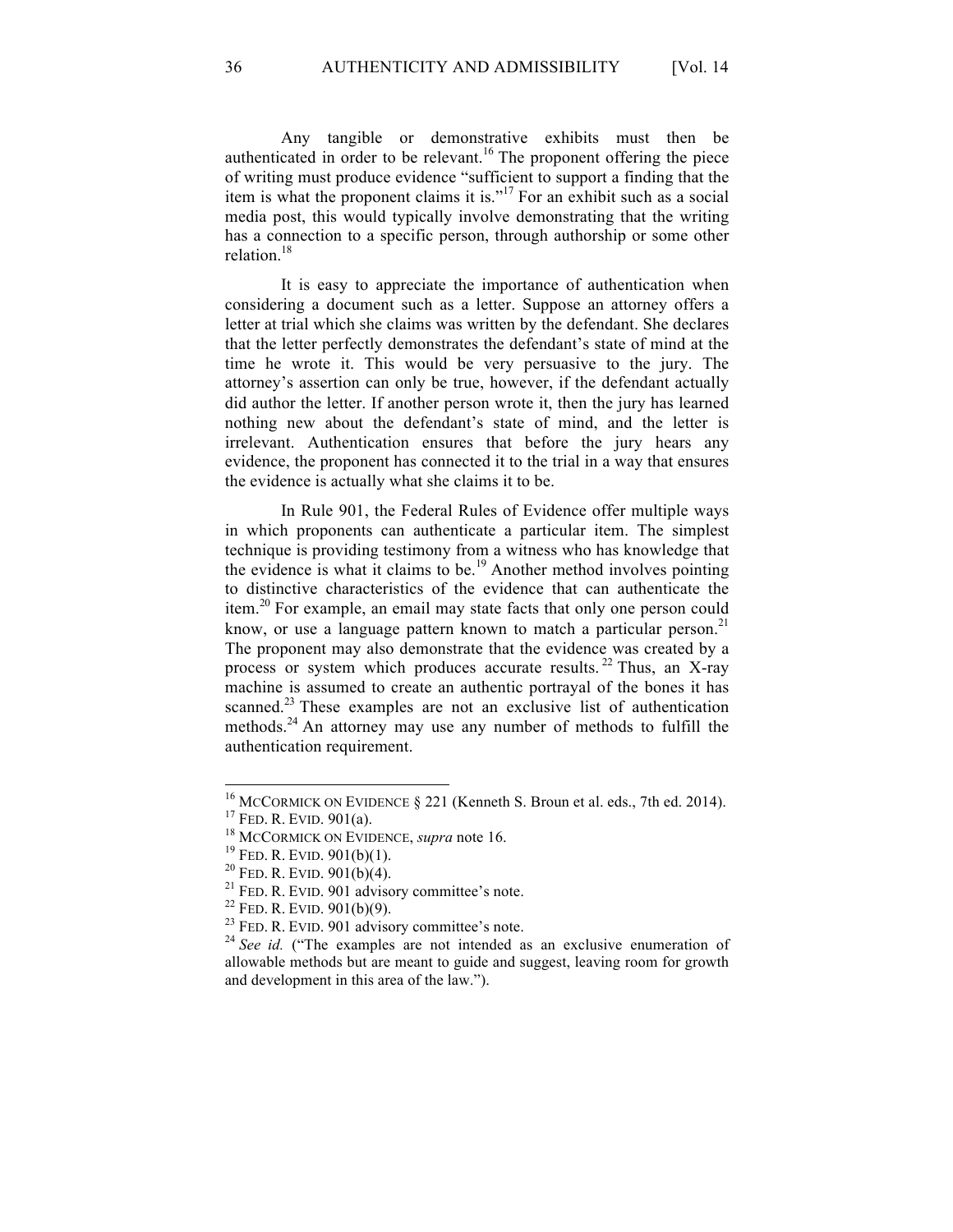Preliminary questions about the admissibility of evidence are decided by the trial judge.<sup>25</sup> This means that the court's role is to serve as a "gatekeeper" in deciding whether the proponent has offered evidence sufficient to meet the 901 authentication requirement.<sup>26</sup> He does not need to be satisfied that the evidence is actually what it purports to be,  $27$  only that it is reasonably possible for a jury to find that it is authentic.<sup>28</sup> After the court determines that the proponent has successfully met this threshold requirement, it is for the trier-of-fact to appraise the credibility and weight of the proffered evidence.<sup>29</sup> The jury must decide whether the item is what it seems to be.<sup>30</sup>

#### III. DETERMINING AUTHENTICITY OF SOCIAL MEDIA EVIDENCE

The state of the law regarding social media evidence admissibility is murky at best. Courts and academic writings have split the case law into two approaches. These can best be referred to as "The Maryland Approach" and "The Texas Approach."<sup>31</sup>

According to analysts, Maryland Approach courts are skeptical of social media evidence, finding the odds too great that someone other than the alleged author of the evidence was the actual creator. <sup>32</sup> The proponent must therefore affirmatively disprove the existence of a different creator in order for the evidence to be admissible.<sup>33</sup>

Courts following the Texas Approach are seen as more lenient in determining what amount of evidence a "reasonable juror" would need to be persuaded that the alleged creator did create the evidence.<sup>34</sup> The burden of production then transfers to the objecting party to demonstrate

<sup>&</sup>lt;sup>25</sup> FED. R. EVID. 104(a).<br>
<sup>26</sup> United States v. Vidacak, 553 F.3d 344, 349 (4th Cir. 2009).<br>
<sup>27</sup> United States v. Safavian, 435 F. Supp. 2d 36, 38 (D.C. Cir. 2006).<br>
<sup>28</sup> *Vidacak*, 553 F.3d at 349.<br>
<sup>29</sup> FED. R. EVID. jury.

 $31$  I have adopted the terms "The Maryland Approach" and "The Texas Approach," first used in *Parker v. State*, 85 A.3d 682 (Del. 2014), as convenient titles for the two perceived methods.

<sup>&</sup>lt;sup>32</sup> Grimm, *supra* note 6, at 455.<br><sup>33</sup> *Id.* 34 *See, e.g.*, United States v. Vayner, 769 F.3d 125 (2d Cir. 2014); State v. Assi, No. 1 CA-CR 10-0900, 2012 WL 3580488 (Ariz. Ct. App. Aug. 21, 2012); People v. Valdez, 135 Cal. Rptr. 3d 628 (Ct. App. 2011); People v. Clevenstine, 891 N.Y.S.2d 511 (N.Y. App. Div. 2009); Tienda v. State, 358 S.W.3d 633 (Tex. Crim. App. 2012); Manuel v. State, 357 S.W.3d 66 (Tex. Ct. App. 2011).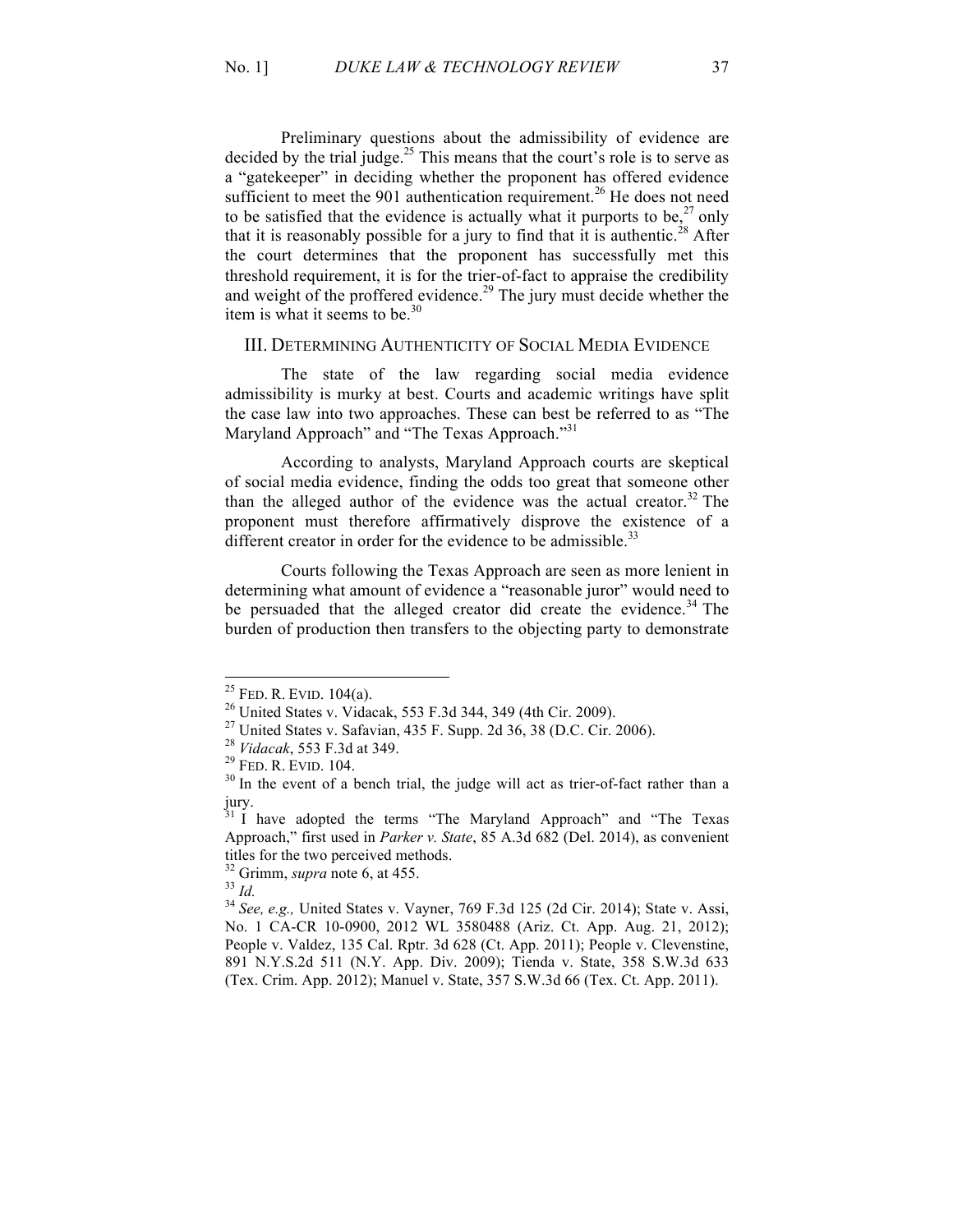that the evidence was created or manipulated by a third party.<sup>35</sup> This second approach is viewed as "better reasoned" because it allows for proper interplay among the many rules that govern admissibility, including  $901$ .<sup>36</sup>

## *A. The Maryland Approach*

This first approach's seemingly higher standard for social media authentication is best exemplified by the Maryland Court of Appeals' decision in *Griffin v. State*. <sup>37</sup> The defendant in *Griffin* was charged with second-degree murder, first degree assault, and use of a handgun in commission of a felony. <sup>38</sup> The State offered printouts from a MySpace profile belonging to the defendant's girlfriend, Jessica Barber, to demonstrate that Barber had allegedly threatened one of the State's witnesses.<sup>39</sup> The page contained the statement: "FREE BOOZY [(the nickname for the defendant)]!!!! JUST REMEMBER SNITCHES GET STITCHES!! U KNOW WHO YOU ARE!!"<sup>40</sup> The printout displayed the name of the profile as "Sistahsouljah," and described details of the profile owner's life such as a birthday of 10/02/1983 and location of Port Deposit. <sup>41</sup> A photograph of Griffin and Barber embracing was also included.<sup>42</sup>

Rather than using Barber to authenticate the pages, the State attempted to use an investigator's testimony. <sup>43</sup> The lead investigator for the case, Sergeant John Cook, downloaded the information from MySpace.<sup>44</sup> Cook testified that he knew it was Barber's profile due to the photograph of her and Boozy, a reference to the children, and her birth date listed on the form.<sup>45</sup> Defense counsel objected because "the State could not sufficiently establish a 'connection' between the profile and posting and Ms. Barber."<sup>46</sup> The printouts were admitted and Griffin was convicted.

<sup>&</sup>lt;sup>35</sup> See Tienda, 538 S.W.3d at 642-47.<br><sup>36</sup> Grimm, *supra* note 6, at 456.<br><sup>37</sup> Griffin v. State, 19 A.3d 415 (Md. App. 2011).<br><sup>38</sup> Griffin v. State, 995 A.2d 791, 794 (Md. Ct. Spec. App. 2010).<br><sup>39</sup> Griffin, 19 A.3d at 41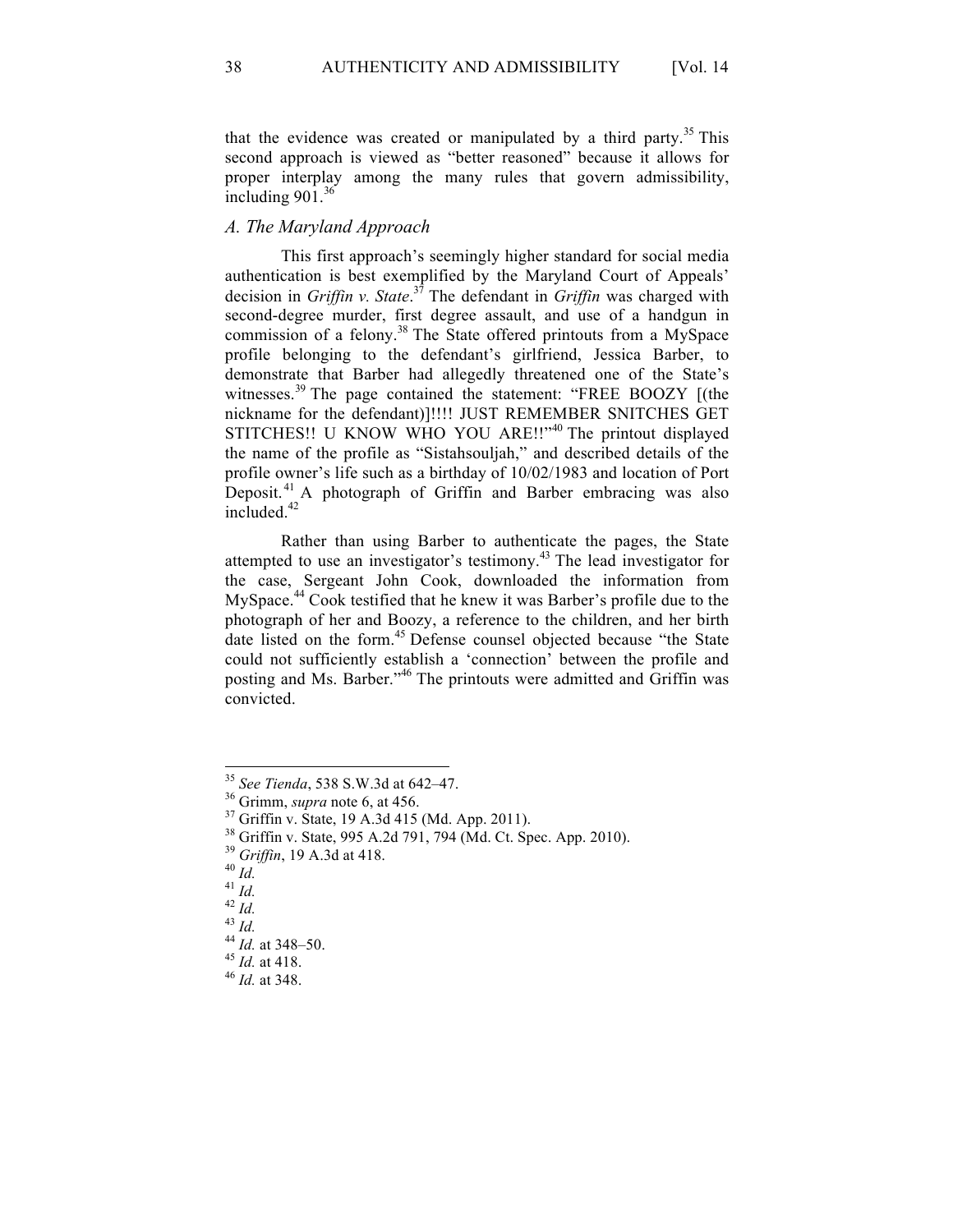Griffin appealed the decision, asserting that the printouts were not properly authenticated and therefore inadmissible.<sup>47</sup> The Maryland Court of Special Appeals upheld the verdict. After another appeal request, the Maryland Court of Appeals accepted the case to decide whether the MySpace printout was representative of a profile created by Barber, and also whether she had posted the "SNITCHES GET STICHES" warning.<sup>48</sup>

The appellate court noted that very few courts in any jurisdiction had an opportunity to consider the authentication of pages printed from a social media site.<sup>49</sup> It stated that "[t]he potential for fabricating or tampering with electronically stored information on a social networking site" posed "significant challenges" when considering authenticity of site printouts.<sup>50</sup> The court nonetheless maintained that Rule 901 governed authentication.<sup>51</sup> This rule states that circumstantial evidence "such as appearance, contents, substance, internal patterns, location, *or other distinctive characteristics*" can be offered as evidence that the article is what it claims to be.<sup>52</sup> The court reversed and remanded, holding that a birthdate, location, reference to the defendant's nickname, and a photograph of the couple were not sufficiently "distinctive characteristics" to authenticate a MySpace printout.<sup>53</sup> When explaining its decision, it cited a concern that "someone other than the alleged author may have accessed the account and posted the message in question."<sup>54</sup>

In *State v. Eleck*, the defendant appealed his conviction of assault in the first degree by means of a dangerous instrument.<sup>55</sup> Eleck claimed on appeal that the trial court improperly excluded evidence that had been properly authenticated.<sup>56</sup> At a party with about twenty intoxicated teenagers in attendance, the defendant engaged two party guests in a

<sup>&</sup>lt;sup>47</sup> *Id.* at 417.<br><sup>48</sup> *Id.* at 419–20.<br><sup>50</sup> *Id.* 51 *Id.* (citing the state law which is materially similar to Federal Rule of<br><sup>51</sup> *Id.* (citing the state law which is materially similar to Federal Rule of

Evidence 901).<br> $52$  *Id.* (emphasis added).

 $^{53}$  *Id.* at 423–24.  $^{54}$  *Id.* at 423 (quoting Griffin v. State, 995 A.2d 791, 805 (Md. Ct. Spec. App. 2010)).

<sup>55</sup> State v. Eleck, 23 A.3d 818, 819 (Conn. App. Ct. 2011). <sup>56</sup> *Id.*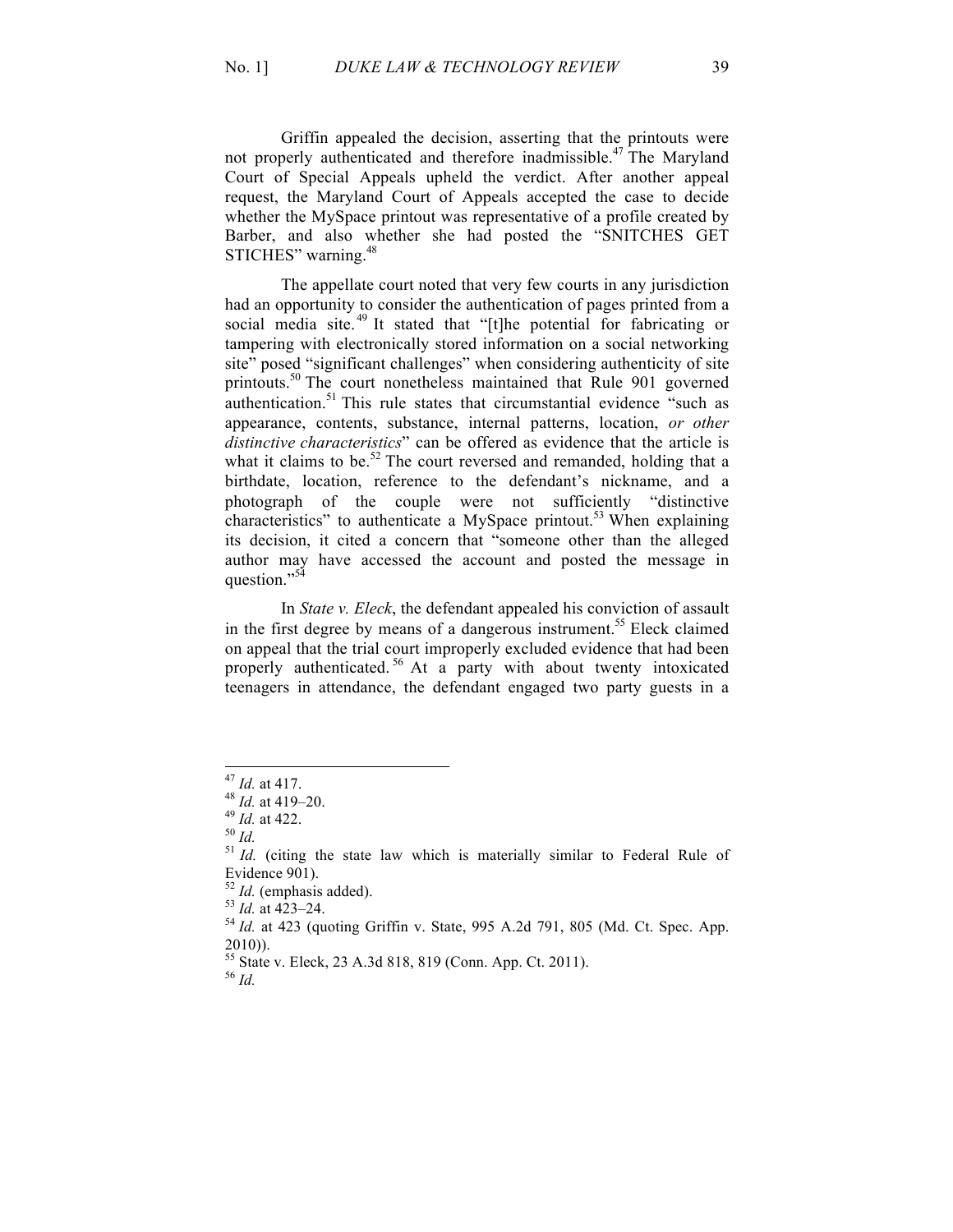physical altercation.<sup>57</sup> When the combatants were separated, Eleck's two opponents both discovered that they had suffered stab wounds.<sup>58</sup>

At his trial, Eleck offered printouts of Facebook messages allegedly received from a State's witness, another attendant of the party.<sup>59</sup> The defendant personally testified as to the authenticity of the printouts, stating that the user name belonged to the witness, the profile contained photographs of the witness, and that he had downloaded and printed the messages himself.<sup>60</sup> The State's witness admitted that the profile was hers, but claimed that her account had been hacked and she had not sent the messages in question.<sup>61</sup>

The appellate court affirmed the trial court's decision not to admit the evidence,  $62$  determining that even unique user names and passwords are not enough to eliminate the possibility of hackers.<sup>63</sup> The court explained that authenticating that a message came from a specific account is not sufficient evidence that it was authored by the account owner.<sup>64</sup> The messages themselves did not "reflect distinct information that only [the witness] would have possessed regarding the defendant or the character of their relationship."<sup>65</sup> The authorship had not been sufficiently authenticated.

Similarly, in *Commonwealth v. Williams*, an appellate court found that the prosecution had failed to offer adequate foundation as to the authorship of MySpace messages.<sup>66</sup> In this case, the defendant was convicted of murder in the first degree of one victim and assault with intent to commit murder of another victim. $67$  At trial, the girlfriend of one of the victims testified about MySpace messages she received from the defendant's brother, warning her not to testify at trial.<sup>68</sup> The testimony was admitted without objection, but the defendant later unsuccessfully submitted motions to strike the testimony and declare a mistrial. $69$ 

- 
- 
- 
- 
- 
- 
- 
- 
- 
- <sup>57</sup> *Id.*<br><sup>58</sup> *Id.*<br><sup>69</sup> *Id.*<br><sup>60</sup> *Id.*<br><sup>61</sup> *Id.*<br><sup>62</sup> *Id.* at 825.<br><sup>63</sup> *Id.* at 822.<br><sup>64</sup> *Id.*<br><sup>65</sup> *Id.* at 824.<br><sup>66</sup> Commonwealth v. Williams, 926 N.E.2d 1162, 1173 (Mass. 2010).<br><sup>67</sup> *Id.* at 1165.<br><sup>68</sup> *Id.* a
- 
- 
-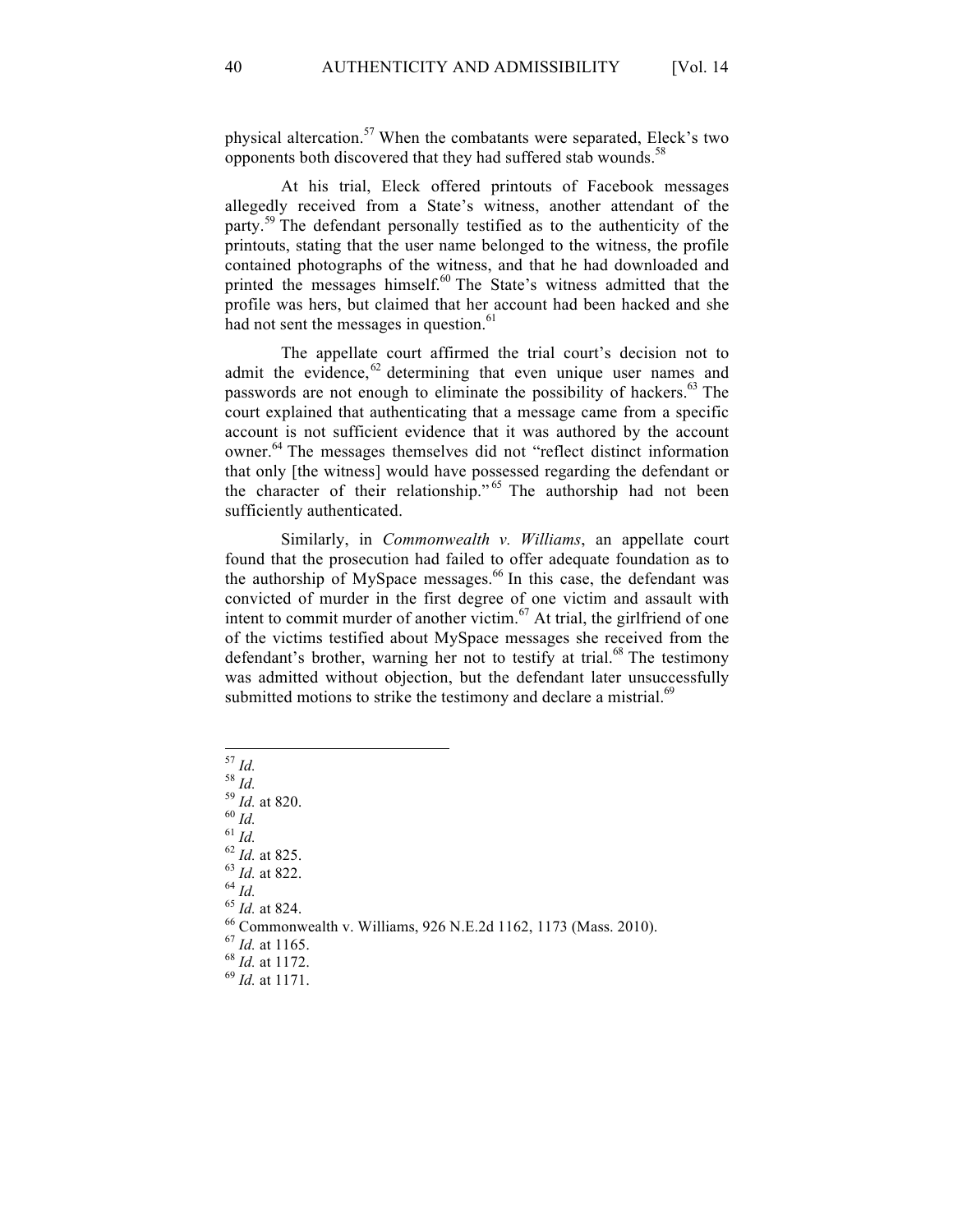When reviewing the authentication issue, the appellate court compared the MySpace messages to a phone call: "[A] witness' testimony that he or she has received an incoming call from a person claiming to be 'A,' without more, is insufficient evidence to admit the call as a conversation with  $'A$ ."<sup>70</sup> Although the foundational testimony had established that "the messages were sent by someone with access to [the defendant's] MySpace Web page," there was no evidence regarding "the person who actually sent the message."<sup>71</sup> The court referenced a lack of evidence concerning how secure MySpace is, how a person accesses the page, and whether passwords or codes are used.<sup>72</sup> Allowing the jury to hear this testimony would create a high potential for prejudice, and the court ruled that the content of the messages should not have been admitted. $^{73}$ 

## *B. The Texas Approach*

Many courts have followed what has been termed the more lenient "Texas Approach."<sup>74</sup> This approach is best exemplified by *Tienda v. State*. After being convicted of murder, Tienda appealed the decision, claiming that the trial court should not have admitted evidence from MySpace pages alleged to be managed by the defendant.<sup>75</sup> The Fifth Circuit Court of Appeals affirmed the conviction, as did the Court of Criminal Appeals.<sup>76</sup>

The victim was traveling home from a nightclub when his car unexpectedly came under gunfire from a caravan of three or four cars on the same road.<sup>77</sup> Tienda, the appellant, was a passenger in one of the caravan's cars.<sup>78</sup> The Court admitted several MySpace accounts into evidence allegedly belonging to the appellant.<sup>79</sup> Each account was linked to email addresses including Tienda's name or nickname, had a profile name matching either Tienda's name or nickname, listed Tienda's

<sup>&</sup>lt;sup>70</sup> *Id.* at 1172 (citing Commonwealth v. Hartford, 194 N.E.2d 401 (Mass. 1963)).<br>
<sup>71</sup> *Id.* at 1172–73.<br>
<sup>72</sup> *Id.* at 1172.<br>
<sup>73</sup> *Id.* at 1173.<br>
<sup>74</sup> *See, e.g.*, United States v. Vayner, 769 F.3d 125 (2d Cir. 2014);

No. 1 CA-CR 10-0900, 2012 WL 3580488 (Ariz. Ct. App. Aug. 21, 2012); People v. Valdez, 135 Cal. Rptr. 3d 628 (Ct. App. 2011); People v. Clevenstine, 891 N.Y.S.2d 511 (N.Y. App. Div. 2009); Tienda v. State, 358 S.W.3d 633 (Tex. Crim. App. 2012); Manuel v. State, 357 S.W.3d 66 (Tex. Ct. App. 2011). <sup>75</sup> *Tienda*, 358 S.W.3d at 634. <sup>76</sup> *Id.* at 634. 77 *Id.* <sup>78</sup> *Id.* <sup>79</sup> *Id.* at 634–35.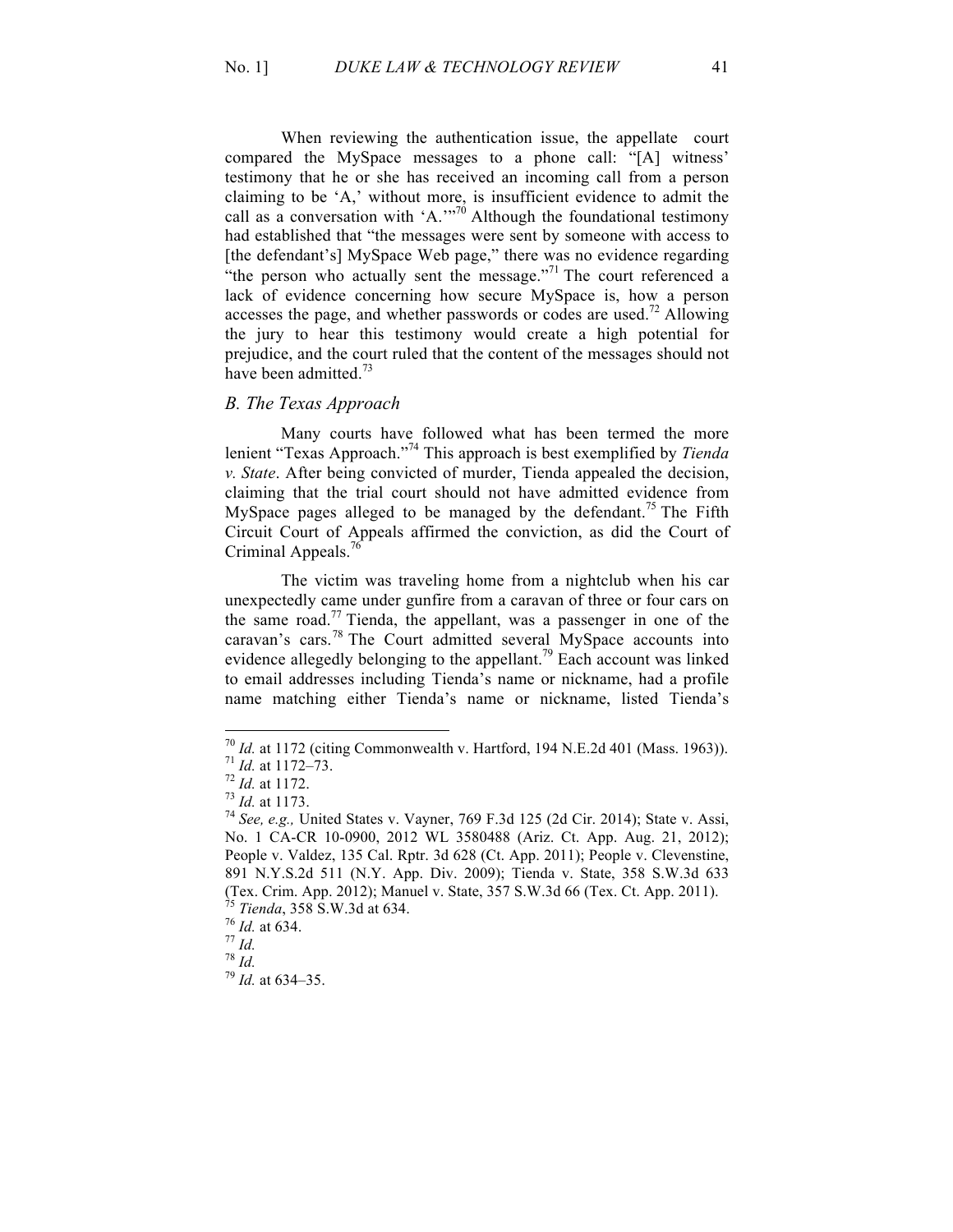hometown as the location, and contained photographs of a man who "resembled" Tienda.<sup>80</sup> The accounts contained postings such as, "You aint BLASTIN You aint Lastin"<sup>81</sup> and "EVERYONE WUZ BUSTIN AND THEY ONLY TOLD ON ME."82

In affirming the intermediate appellate and trial courts, the Court of Criminal Appeals compared the current case to *Griffin*, stating that "there [were] far more circumstantial indicia of authenticity in this case than in *Griffin*." <sup>83</sup> The combination of photographs, references to particular situations, and messages sent from accounts bearing the appellant's name—"taken as a whole with all of the individual particular details considered in combination"—was deemed sufficient for a reasonable jury to believe that Tienda created and maintained the profiles.<sup>84</sup>

In *People v. Clevenstine*,<sup>85</sup> the defendant was convicted of five counts of rape and six other charges such as sexual abuse and endangering the welfare of a child.<sup>86</sup> Clevenstine challenged that a computer disk with MySpace and Facebook messages between him and the victims had not been properly authenticated.<sup>87</sup> Both victims had testified that the defendant had messaged them through social media sites.<sup>88</sup> The State Police investigator had retrieved the conversations directly from the victims' hard drives.<sup>89</sup> A legal compliance officer from Facebook testified that the messages did originate from the purported accounts.<sup>90</sup> The defendant's wife also testified that she had seen the same sexually explicit messages on her husband's MySpace account on their home computer.<sup>91</sup> While the court recognized that the defendant's claim that someone else accessed his MySpace account was possible, "the likelihood of such a scenario presented a factual issue for the jury."<sup>92</sup>

<sup>80</sup> *Id.* at 634–36.<br>
<sup>81</sup> *Id.* at 635.<br>
<sup>82</sup> *Id.* at 635.<br>
<sup>83</sup> *Id.* at 647.<br>
<sup>84</sup> *Id.* at 645.<br>
<sup>85</sup> 891 N.Y.D.2d 511 (N.Y. App. Div. 2009).<br>
<sup>86</sup> *Id.* at 513.<br>
<sup>87</sup> *Id.* at 514.<br>
<sup>88</sup> *Id.*<br>
<sup>89</sup> *Id.*<br>
<sup>90</sup> *Id.*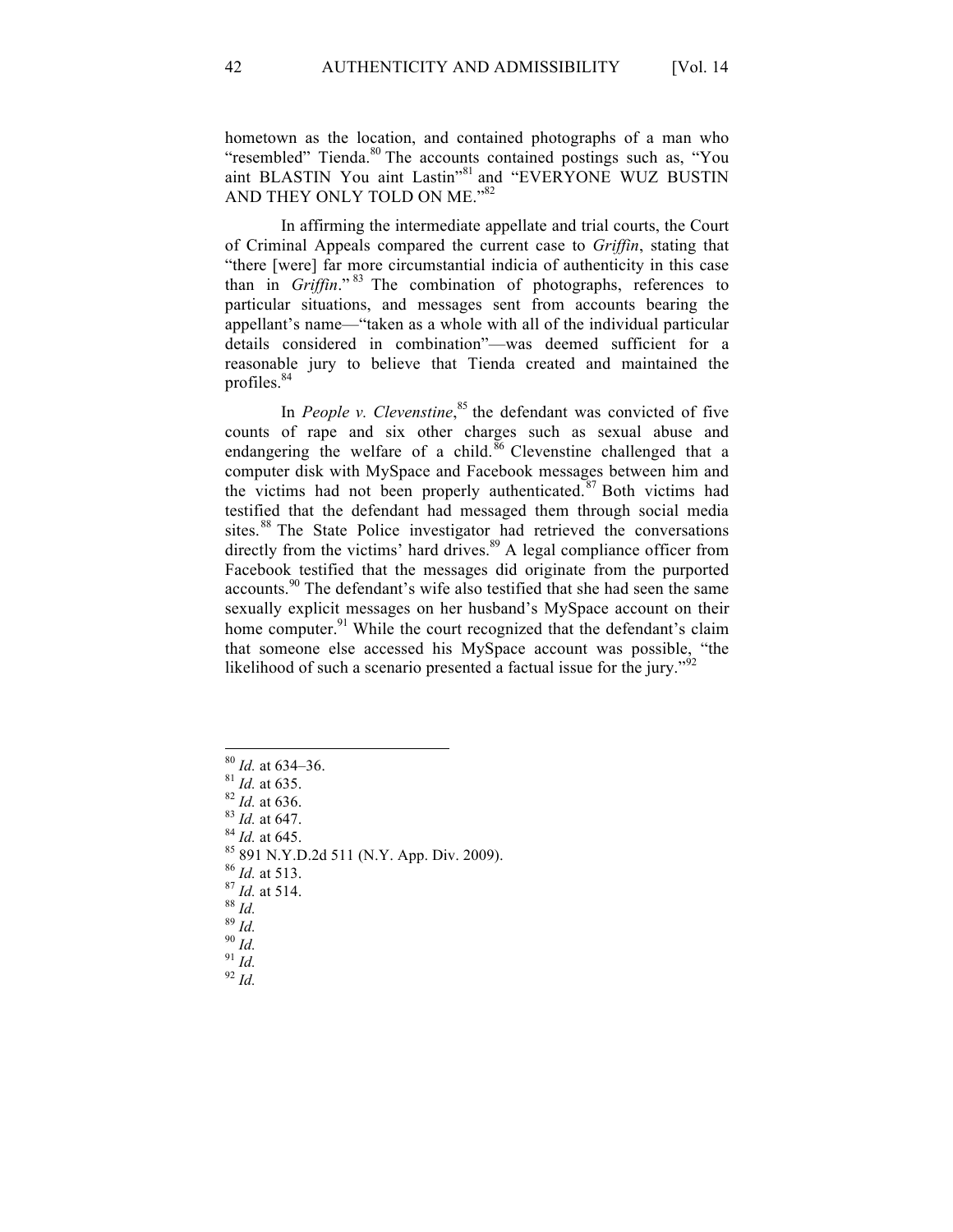#### IV. ARE THE TWO APPROACHES ACTUALLY DIFFERENT?

In just the past two years, the distinction between the Maryland Approach and the Texas Approach has been widening. The most likely source for the separation is Honorable Paul W. Grimm's 2013 article, *Authentication of Social Media Evidence*. <sup>93</sup> In this *American Journal of Trial Advocacy* article, Grimm clearly draws a line between what he sees as two separate approaches to social media authentication. The first approach involves courts setting "an unnecessarily high bar for the admissibility of social media evidence."<sup>94</sup> The second utilizes a different method, "determining the admissibility of social media evidence based on whether there was sufficient evidence of authenticity for a reasonable jury to conclude that the evidence was authentic."<sup>95</sup> This distinction has been reiterated often in the past two years.

Courts and attorneys have cited directly to Grimm's article in case opinions and briefs. A 2014 case, *Parker v. State*, <sup>96</sup> references the article before separating past cases into "The Maryland Approach" and "The Texas Approach."<sup>97</sup> It portrays *Griffin* and *Tienda* respectively as the prime examples of each method,<sup>98</sup> just as in Grimm's article.<sup>99</sup> The appellee's brief for *Harris v. State*, <sup>100</sup> quotes Grimm's article several times when asserting that *Griffin* set an "unnecessarily high bar" for authentication of social media evidence.<sup>101</sup> The appellant's brief in the currently pending case, *Sublet v. State*, <sup>102</sup> similarly references the article while claiming that a court was "inappropriately strict" in its interpretation of evidence law. $103$  In citing Grimm, judges and attorneys are adopting the distinction between unnecessarily strict courts and those that are more lenient.

The distinction is also being reinforced in secondary sources. The *Practical Law* section of Westlaw informs litigators that most courts

<sup>93</sup> Grimm, *supra* note 6.<br>
94 *Id.* at 441.<br>
95 *Id.*<br>
97 *Id.*<br>
98 *See id.* at 686 (stating that the higher standard for social media evidence "is"<br>
98 *See id.* at 686 (stating that the higher standard for social media best exemplified by . . . *Griffin v. State*" and the "alternative line of cases" is

best represented by *Tienda*). <sup>99</sup> *See* Grimm, *supra* note 6, at 441, 449 (using *Griffin* and *Tienda* as the first cases to describe each approach).<br><sup>100</sup> No. 42, slip op. (Md. Apr. 23, 2015).<br><sup>101</sup> *Id.* at \*31.<br><sup>102</sup> No. 59 (Md. Apr. 23, 2015).<br><sup>103</sup> *Id.* at \*24 n.20.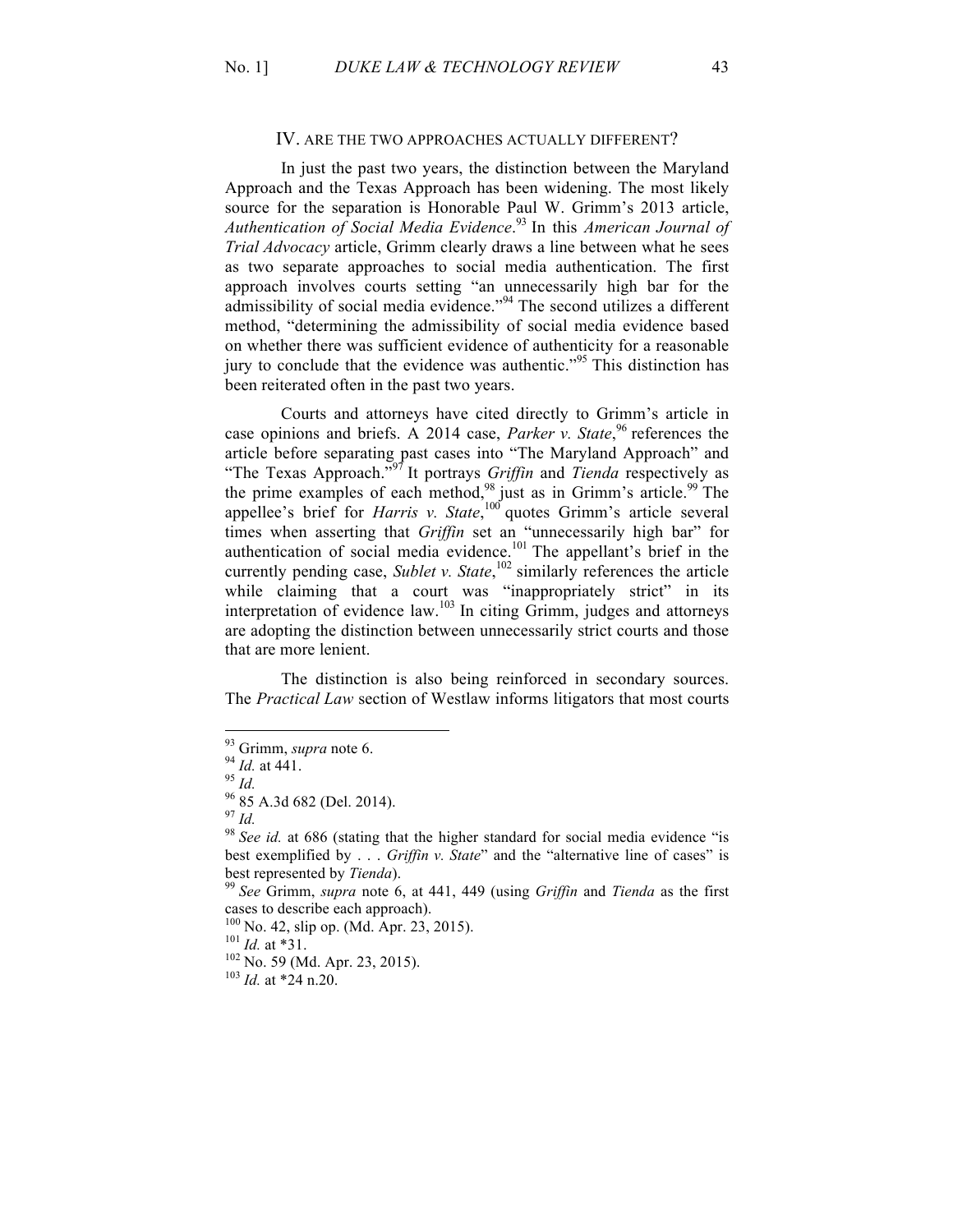employ a practice of admitting evidence "if the party demonstrates to the trial judge that a jury could reasonably find that the proffered evidence is authentic."<sup>104</sup> It then explains that other courts recommend a "higher standard." <sup>105</sup> It once again provides *Tienda* and *Griffin* as the two paradigms.<sup>106</sup> Another 2014 article, *The Pitfalls and Perils of Social Media in Litigation*, compares more lenient cases to those in which a "greater degree of authentication" is required.<sup>107</sup>

Dividing the case law into two such distinct categories ignores the similar reasoning behind the courts' decisions and fails to take into account rules that govern admissibility other than those in the Federal Rules of Evidence.

The state of case law as it pertains to social media evidence has evolved considerably in the past decade and a half. In 1999, one court deciding whether to admit printouts of a webpage declared, "There is no way Plaintiff can overcome the presumption that the information he discovered on the Internet is inherently untrustworthy. . . . *[A]ny evidence procured off the Internet is adequate for almost nothing*."<sup>108</sup> While courts sometimes still display a distrust of social media evidence,<sup>109</sup> they no longer discount it as completely useless. Courts and legal scholars have generally agreed that although rapidly developing technology may present new challenges, the existing rules of evidence regarding authenticity are "adequate to the task."<sup>110</sup>

Social media evidence is most often offered as evidence at trial as printouts of webpages. Determining admissibility of these printouts involves two steps: (1) "Printouts of web pages must first be

 <sup>104</sup> Norman C. Simon & Samantha V. Ettari, *Social Media: What Every Litigator Needs to Know*, PRACTICAL LAW, (to access this article, log in to Westlaw Next; follow "Practical Law"; follow "Litigation"; search for "social media" in search bar; follow hyperlink for appropriate article) (last visited Sept. 27, 2015).<br> $\frac{105}{Id}$ 

<sup>106</sup> *Id.*<br><sup>106</sup> *Id.* 2011 RAGUSA & LAUREN EMERSON, THE PITFALLS AND PERILS OF SOCIAL MEDIA IN LITIGATION (2014), *available at* Westlaw 2014 WL 5465789.<br><sup>108</sup> St. Clair v. Johnny's Oyster & Shrimp, Inc., 76 F. Supp. 2d 773, 774–75

<sup>(</sup>S.D. Tex. 1999) (emphasis added).

<sup>109</sup> *See, e.g.*, People v. Beckley, 110 Cal. Rptr. 3d 362, 366–67 (Ct. App. 2010) (stating that even unskilled, inexperienced users can utilize Photoshop to change photographs to produce false pictures) and State v. Eleck, 23 A.3d 818, 822 (Conn. App. Ct. 2011) (stating that "electronic communication . . . could be generated by someone other than the named sender").<br><sup>110</sup> Steven Good, *The Admissibility of Electronic Evidence*, 29 REV. LITIG. 1, 7

<sup>(</sup>Fall 2009).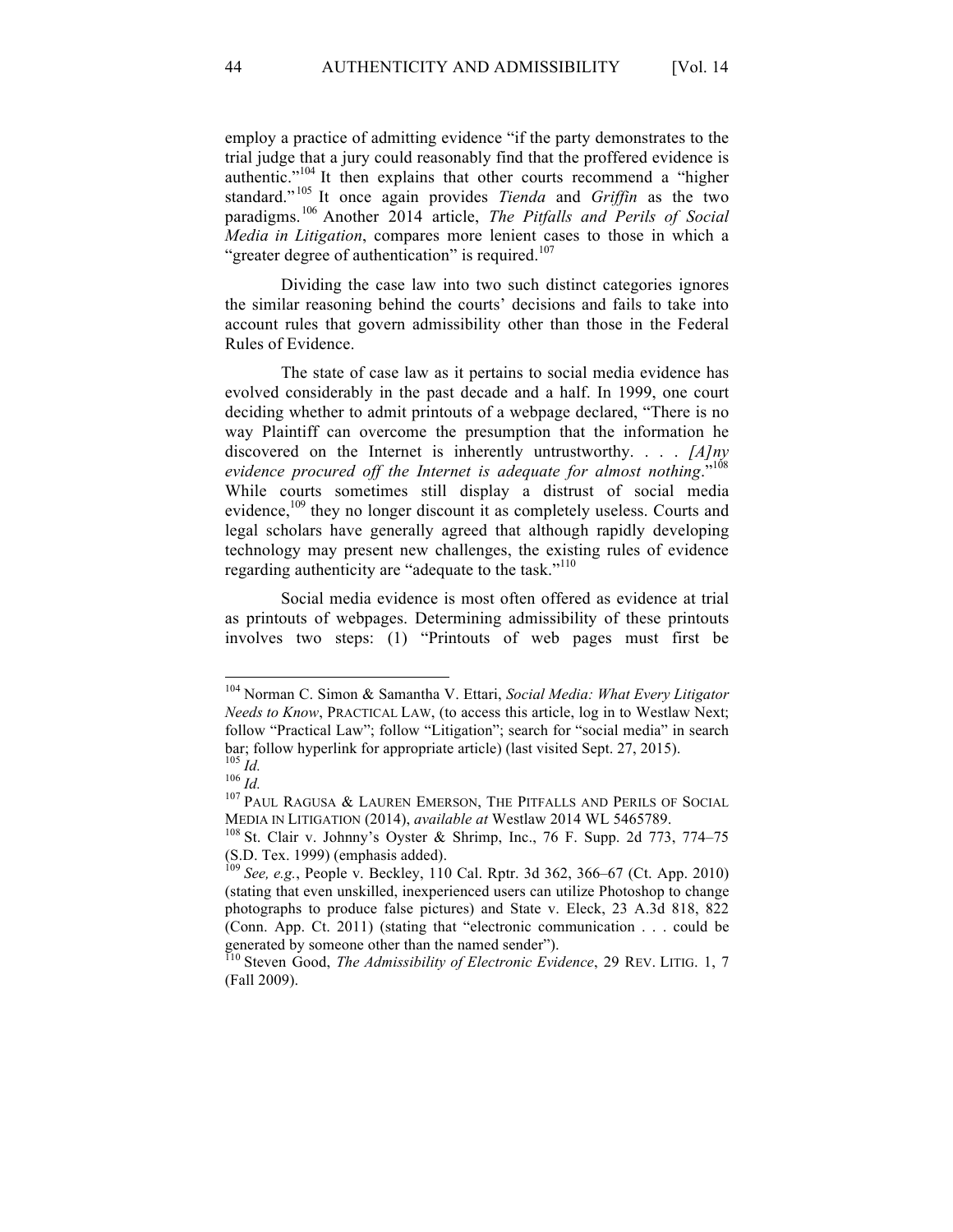authenticated as accurately reflecting the content and image of a specific webpage on the computer," and then (2) in order to be relevant, the printout "must be authenticated as having been posted by that source."<sup>111</sup> The judge acts as a gatekeeper in determining whether the party offering the evidence has fulfilled this requirement of relevance.<sup>112</sup>

The cases listed as following the Maryland Approach are examples of proponents fulfilling the first requirement, but failing to satisfy or even address the second. These courts are not holding social media evidence to a higher standard than any other; they are recognizing that an important condition for admissibility has not been met.

The clearest example of this is the case listed as the exemplar Maryland Approach case, *Griffin v. State*. The oft-quoted holding states:

The potential for abuse and manipulation of a social networking site by someone other than its purported creator and/or user leads to our conclusion that a printout of an image from such a site requires a greater degree of authentication than merely identifying the date of birth of the creator and her visage in a photograph on the site in order to reflect that [the purported creator] was its creator and the author of the [relevant] language.<sup>113</sup>

While Grimm seems to focus on the first half of this statement, attributing the court's holding to an overly suspicious view of social media content, it is actually the second half that explains the decision. While an investigator's testimony demonstrated that the printouts were in fact downloaded from MySpace, the State failed to connect the statements to the purported creator. Unless they were posted by the alleged source, the warnings were not relevant to the case. The appellate court therefore correctly concluded that the printouts had been improperly admitted during the trial.

*Tienda v. State*, often presented in articles and opinions as the opposite of *Griffin*, explicitly compared its own situation to that of the Maryland case.<sup>114</sup> It held that a greater amount of circumstantial evidence supported a finding that "the MySpace pages belonged to the appellant *and that he created and maintained them*."<sup>115</sup> The difference between *Griffin* and *Tienda* was not a heightened admissibility standard. The difference was that only in the latter case did the advocate both

<sup>&</sup>lt;sup>111</sup> MCCORMICK ON EVIDENCE, supra note 16, at § 227.<br><sup>112</sup> FED. R. EVID. 104(b).<br><sup>113</sup> Griffin v. State, 19 A.3d 415, 424 (Md. App. 2011).<br><sup>114</sup> Tienda v. State, 358 S.W.3d 633, 647 (Tex. Crim. App. 2012).<br><sup>115</sup> *Id.* at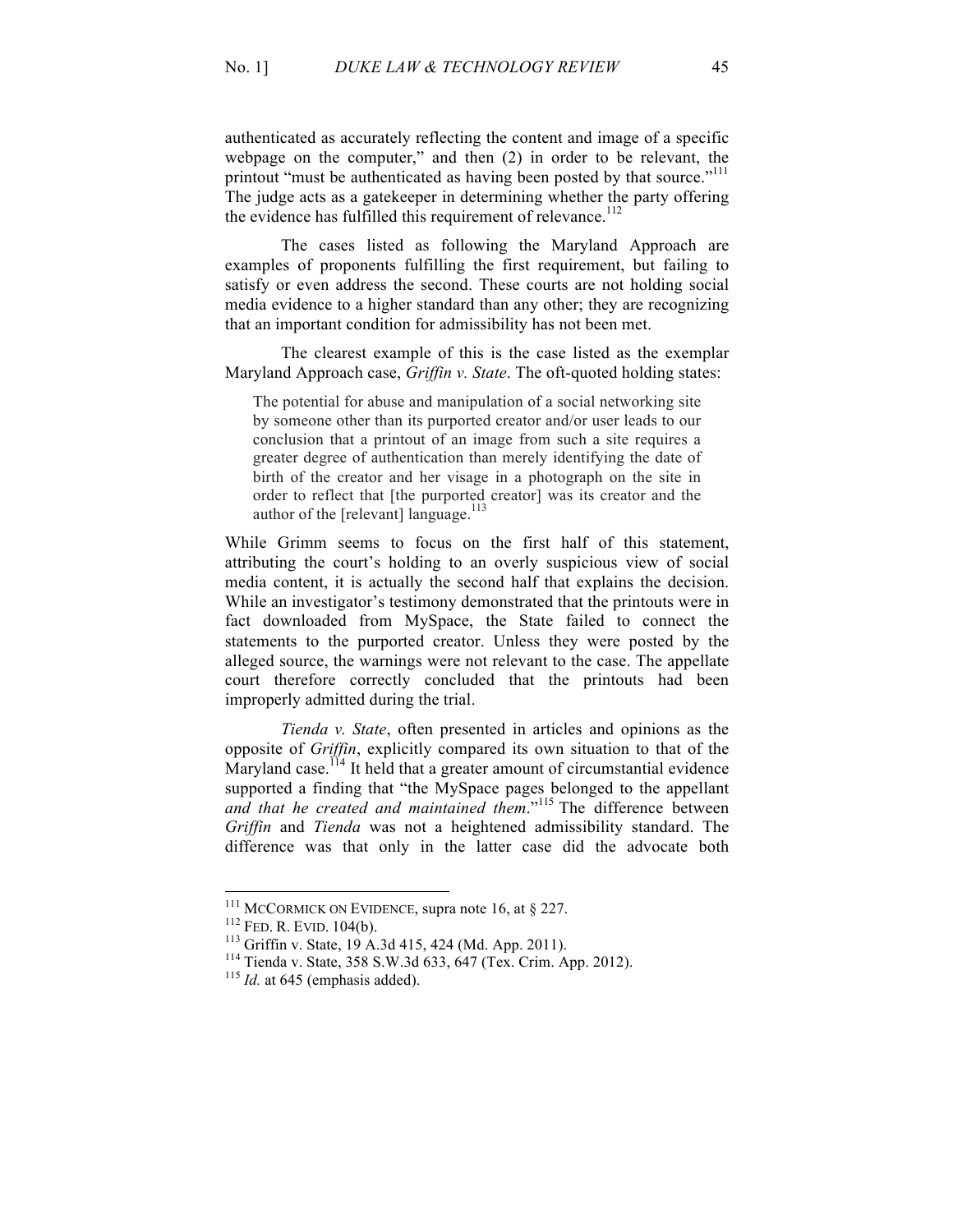authenticate the webpage *and* connect that page to the purported author/maintainer.

This failure to show authorship also occurred in *State v. Eleck*. The State's witness acknowledged that the Facebook account was hers.<sup>116</sup> This sufficiently authenticated the printout as representative of her account. The State could not, however, show that she sent the messages. The witness asserted that her account had been hacked, $117$  and the court concluded that there was nothing inherent in the messages that identified her as the author. <sup>118</sup> Because the State was not able to authenticate the messages as being connected to the purported source, the MySpace statements were not relevant to the case and therefore inadmissible as evidence.

Similarly, MySpace messages offered in *Commonwealth v. Williams* were also ruled inadmissible. The court acknowledged the twoprong requirement for admitting communications by comparing the web messages to a phone call. A witness can state that she had a conversation, but for that conversation to be relevant it still must be shown that it was with the purported other person. The court found that although the foundational testimony had established that the person who sent the messages had access to the webpage, there was no evidence of who that person actually was. The court did not subscribe to any standard higher than that required of other evidence. The proponent simply failed to fulfill the requirements for admitting webpage printouts.

*People v. Clavenstine* is a case comparable to *Williams* while still following the more lenient Texas Approach. Here, the proponent offered MySpace messages taken directly from the victims' hard drives, <sup>119</sup> fulfilling the first requirement. The defendant's wife also testified that she had seen the messages on her husband's computer.<sup>120</sup> The messages were appropriately connected not only to the account, but also to the author himself. With both requirements satisfied, the evidence was admitted.

Numerous other cases that seemingly follow the Maryland Approach share this same element of failing to demonstrate connection to the purported author. In *Commonwealth v. Wallick*<sup>121</sup>, the proponent authenticated a photograph as coming from a MySpace page, but failed

<sup>&</sup>lt;sup>116</sup> State v. Eleck, 23 A.3d 818, 820 (Conn. App. Ct. 2011).<br><sup>117</sup> *Id.*<br><sup>118</sup> *Id.* at 824.<br><sup>119</sup> People v. Clevenstine, 891 N.Y.S.2d 511, 514 (N.Y. App. Div. 2009).<br><sup>120</sup> *Id.*<br><sup>121</sup> No. CP-67-CR-5884-2010 (Pa. Ct. Com